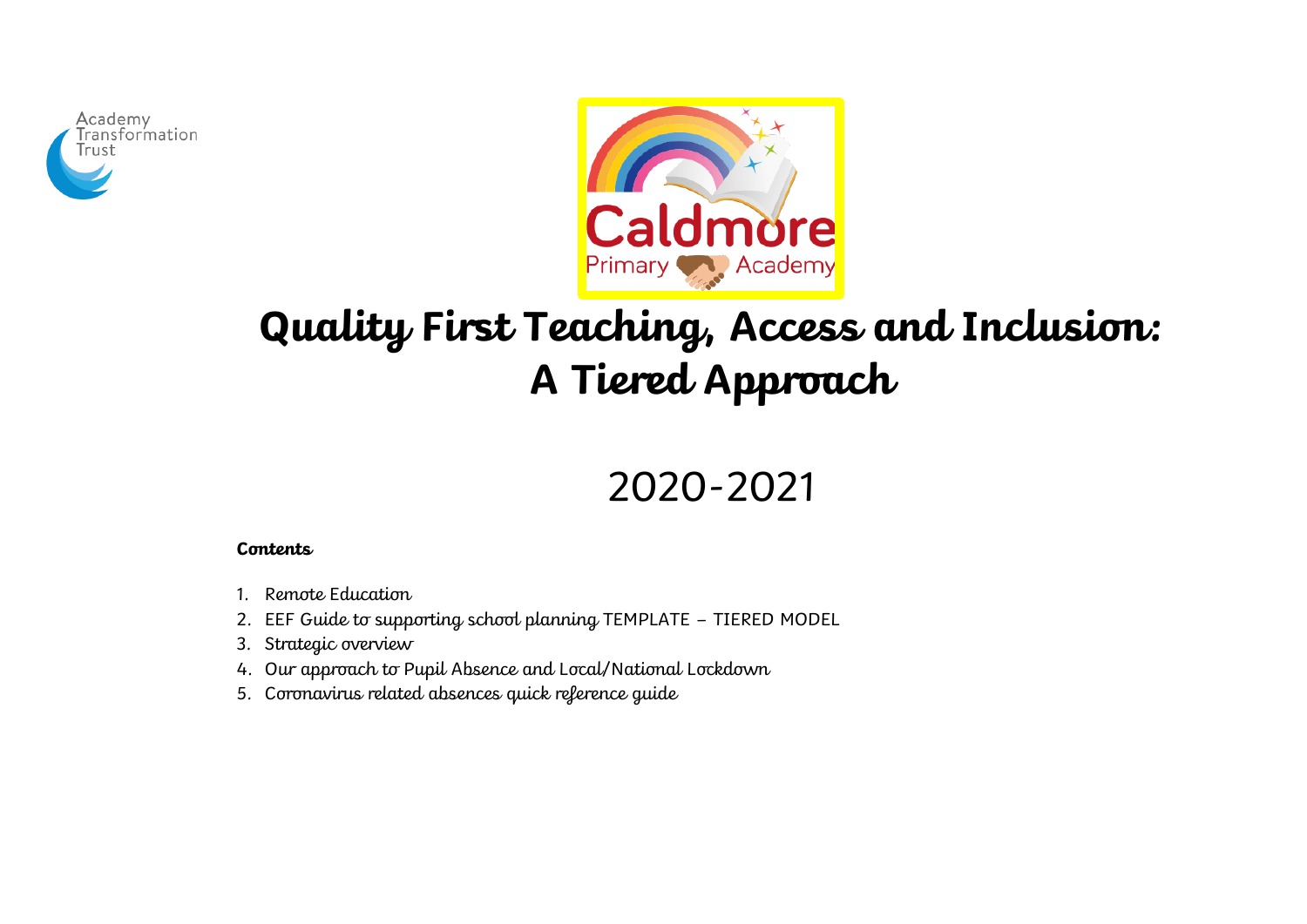| <b>Short Absence</b><br>Bubble closure/Local Lockdown/Tier 4<br>Longer Absence<br>(Symptoms - Negative Result)<br>(Positive Result/Quarantine for<br>travel/track and tracing etc.)<br>Provision for key worker and critical worker<br>Paper-based learning materials across<br>Learning materials (paper-based<br>$\bullet$<br>the curriculum for the equivalent of $a$<br>and/or online depending on the<br>pupils to mirror the progressive, curriculum<br>full timetable to be distributed using<br>academy's most effective approach<br>the academy's known method e.g.<br>and the context and accessibility of<br>online learning platform, email, post,<br>the child(ren) concerned) to be<br>depending on the academy's most effective<br>collection, hand-delivery<br>distributed/shared to cover the full<br>curriculum for the equivalent of a full<br>the child(ren) concerned) to be<br>Frequency of KIT phone calls from<br>timetable for the period of absence<br>academy staff (class teacher wherever<br>Wherever possible, child(ren) to be<br>for the equivalent of a full timetable for the<br>possible) re: safeguarding, well-being,<br>$\bullet$<br>provided with a device to access<br>period of absence<br>academic progress to correlate with<br>learning/resources remotely<br>minimum frequency detailed below,<br>Content of the learning materials to<br>$\bullet$<br>but will be more often wherever<br>ensure progression through the<br>Content of the learning materials to ensure<br>possible.<br>curriculum aligned with<br>All completed work to be returned to<br>Teacher's planned curriculum<br>Teacher's planned curriculum content<br>i.<br>i.<br>the academy<br>content<br>On swift return following<br>Age/stage appropriate,<br>content from alternative Dfe recommended<br>ii.<br>negative test result<br>progressive curriculum content<br>source e.g. Oak National Academy<br>ii. Via drop-off, post or collection<br>from alternative Dfe<br>Use of pre-recorded and/or live lessons<br>iii.<br>in the event of a longer<br>recommended source e.g. Oak<br>absence (quarantined)<br>National Academy<br>staff (class teacher wherever possible) re:<br>In the event of a positive test result of<br>Frequency of KIT phone calls from<br>a pupil, whilst the above provision<br>academy staff (class teacher wherever<br>correlate with minimum frequency detailed | Our approach to Pupil Absence and Local/National Lockdown |                                         |                                                                                                                                                                                                                                                                                                                                                                                                                                                                                                                                                                    |  |  |
|---------------------------------------------------------------------------------------------------------------------------------------------------------------------------------------------------------------------------------------------------------------------------------------------------------------------------------------------------------------------------------------------------------------------------------------------------------------------------------------------------------------------------------------------------------------------------------------------------------------------------------------------------------------------------------------------------------------------------------------------------------------------------------------------------------------------------------------------------------------------------------------------------------------------------------------------------------------------------------------------------------------------------------------------------------------------------------------------------------------------------------------------------------------------------------------------------------------------------------------------------------------------------------------------------------------------------------------------------------------------------------------------------------------------------------------------------------------------------------------------------------------------------------------------------------------------------------------------------------------------------------------------------------------------------------------------------------------------------------------------------------------------------------------------------------------------------------------------------------------------------------------------------------------------------------------------------------------------------------------------------------------------------------------------------------------------------------------------------------------------------------------------------------------------------------------------------------------------------------------------------------------------------------------------------------------------------------------------------------------------------------------------------------------------|-----------------------------------------------------------|-----------------------------------------|--------------------------------------------------------------------------------------------------------------------------------------------------------------------------------------------------------------------------------------------------------------------------------------------------------------------------------------------------------------------------------------------------------------------------------------------------------------------------------------------------------------------------------------------------------------------|--|--|
|                                                                                                                                                                                                                                                                                                                                                                                                                                                                                                                                                                                                                                                                                                                                                                                                                                                                                                                                                                                                                                                                                                                                                                                                                                                                                                                                                                                                                                                                                                                                                                                                                                                                                                                                                                                                                                                                                                                                                                                                                                                                                                                                                                                                                                                                                                                                                                                                                     |                                                           |                                         |                                                                                                                                                                                                                                                                                                                                                                                                                                                                                                                                                                    |  |  |
| above would not be expected whilst<br>academic progress to correlate with<br>the child is unwell<br>minimum frequency detailed below, but<br>will be more often wherever possible.                                                                                                                                                                                                                                                                                                                                                                                                                                                                                                                                                                                                                                                                                                                                                                                                                                                                                                                                                                                                                                                                                                                                                                                                                                                                                                                                                                                                                                                                                                                                                                                                                                                                                                                                                                                                                                                                                                                                                                                                                                                                                                                                                                                                                                  | would remain, completion of the                           | possible) re: safeguarding, well-being, | detailed below but delivered within the academy<br>Learning materials (paper-based and/or online<br>approach and the context and accessibility of<br>distributed/shared to cover the full curriculum<br>Wherever possible, child(ren) to be provided with<br>a device to access learning/resources remotely<br>progression through the curriculum aligned with<br>Age/stage appropriate, progressive curriculum<br>Frequency of KIT phone calls from academy<br>safeguarding, well-being, academic progress to<br>below, but will be more often wherever possible. |  |  |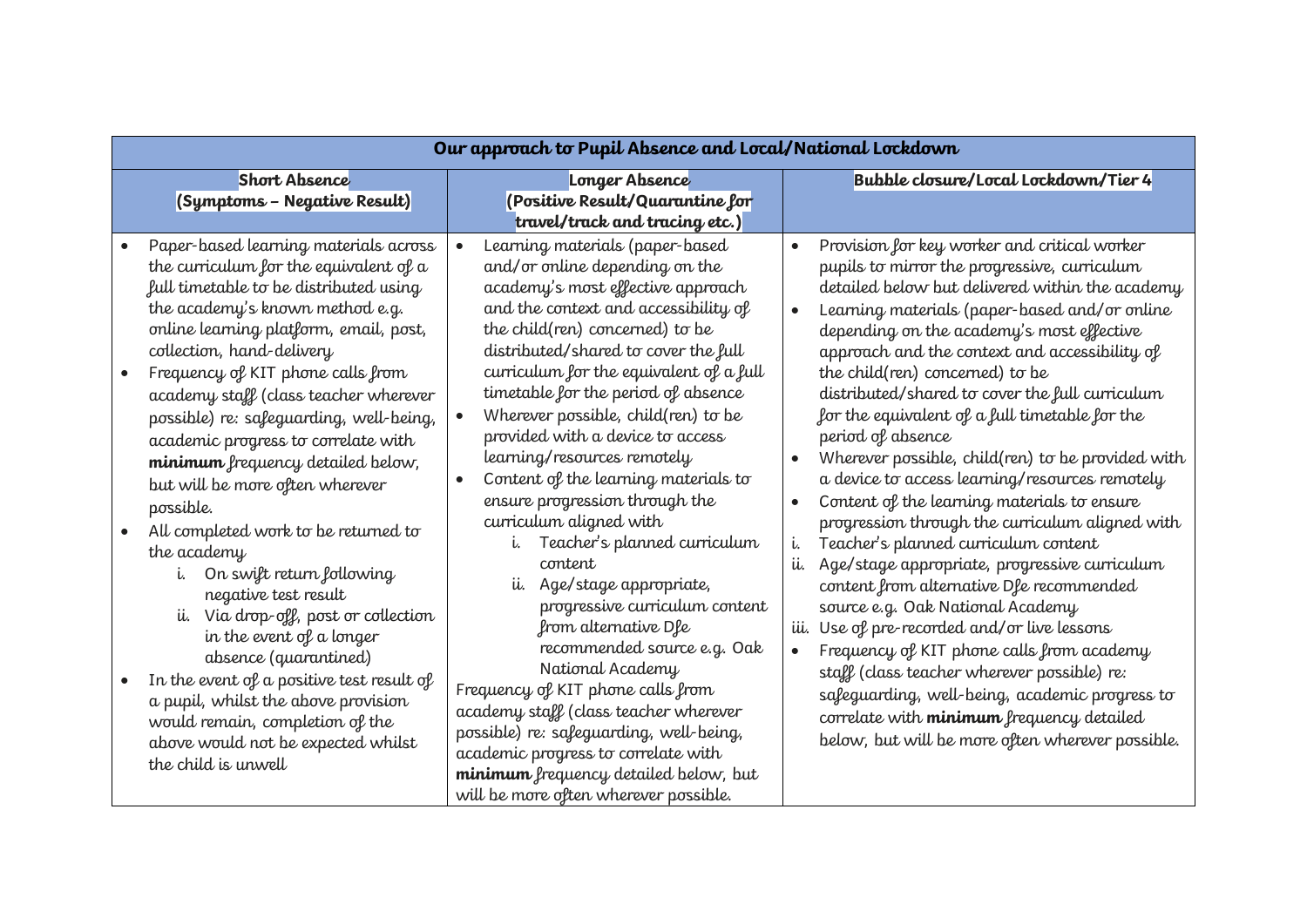| In the event of a positive result of a<br>$\bullet$<br>family-member which results in<br>quarantine but the child is well,<br>academies will prepare immediately<br>for longer absence |              | $\bullet$<br>necessary.<br>$\bullet$<br>guidance above | Socially distant home visits to take place where<br>vulnerability RAG rating determines these<br>Teachers continue to plan for the delivery and<br>assessment of a progressive curriculum using the |
|----------------------------------------------------------------------------------------------------------------------------------------------------------------------------------------|--------------|--------------------------------------------------------|-----------------------------------------------------------------------------------------------------------------------------------------------------------------------------------------------------|
|                                                                                                                                                                                        |              | Minimum Frequency for KIT Phone Calls                  |                                                                                                                                                                                                     |
| EHCP, CP                                                                                                                                                                               | <b>CIN</b>   | Early Help, wider vulnerable                           | All other                                                                                                                                                                                           |
| Daily                                                                                                                                                                                  | Every 2 days | Every 3 days                                           | Weekly                                                                                                                                                                                              |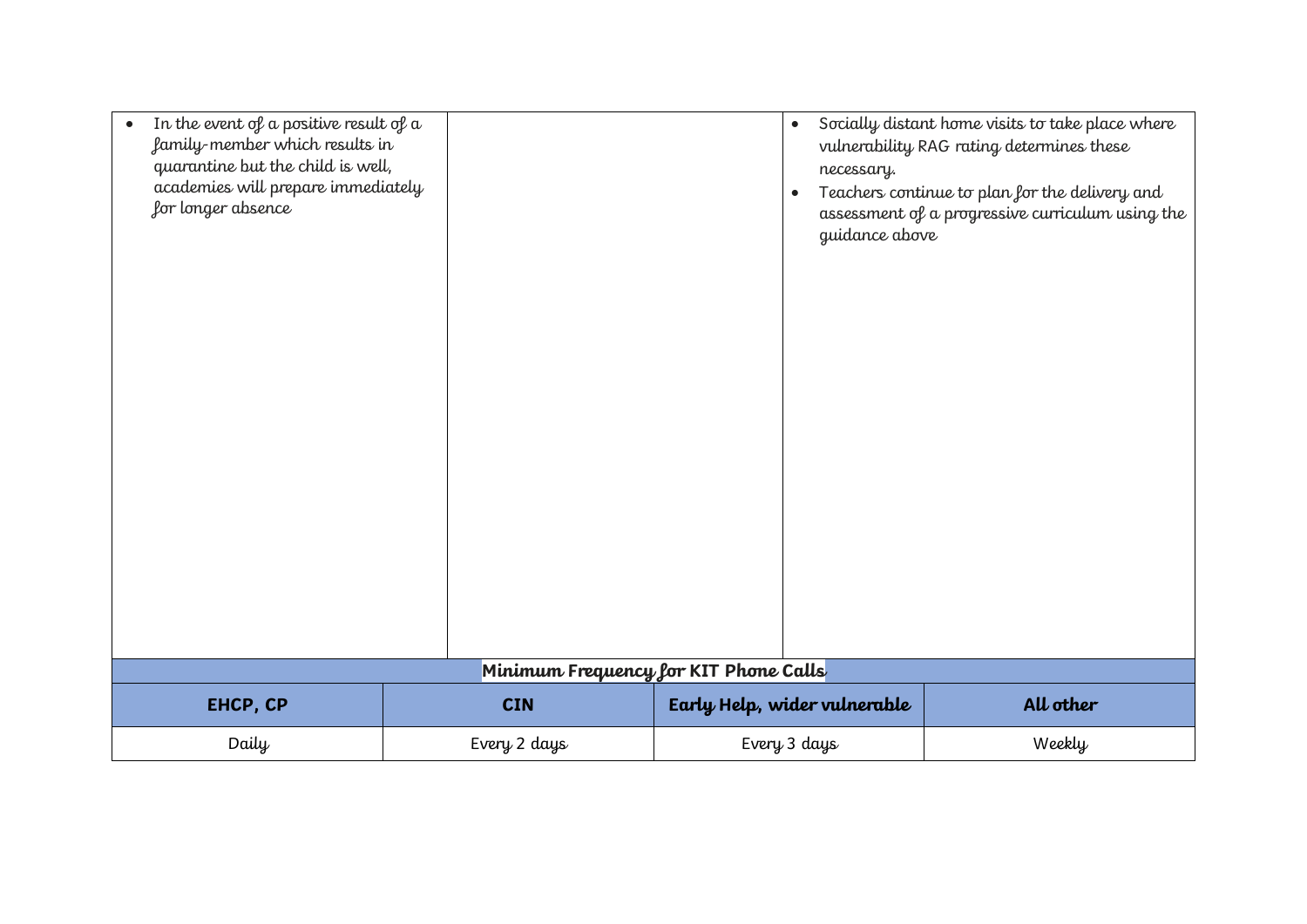#### **Remote Education**

#### **Remote Education Lead: Hilary Mitchell**

We use a combination of the following approaches to teach pupils remotely:

- live and/or recorded teaching delivered by academy staff
- high-quality curriculum resources or videos such as commercially available websites supporting the teaching of specific subjects or areas, including video clips or sequences
- printed paper packs including supportive prompts and scaffolds produced by teachers (e.g. workbooks, worksheets)
- textbooks and reading books pupils have at home
- long-term project work and/or internet research activities

We recognise that some pupils, for example some pupils with special educational needs and disabilities (SEND), may not be able to access remote education without support from adults at home. We acknowledge the difficulties this may place on families, and we will work with parents and carers to support those pupils in the following ways:

- Keep in Touch calls at least weekly (EHCP children daily)
- Bespoke learning packs to develop Plan, Do, Review targets
- Individual support and advice given through personalised messages on Class Dojo
- Regular feedback given
- Personalised resources shared if appropriate (Eg: enlargement of print)

#### **Study Time**

Each academy will share a timetable.

<Timetables published on Class Dojo and/or Academy Website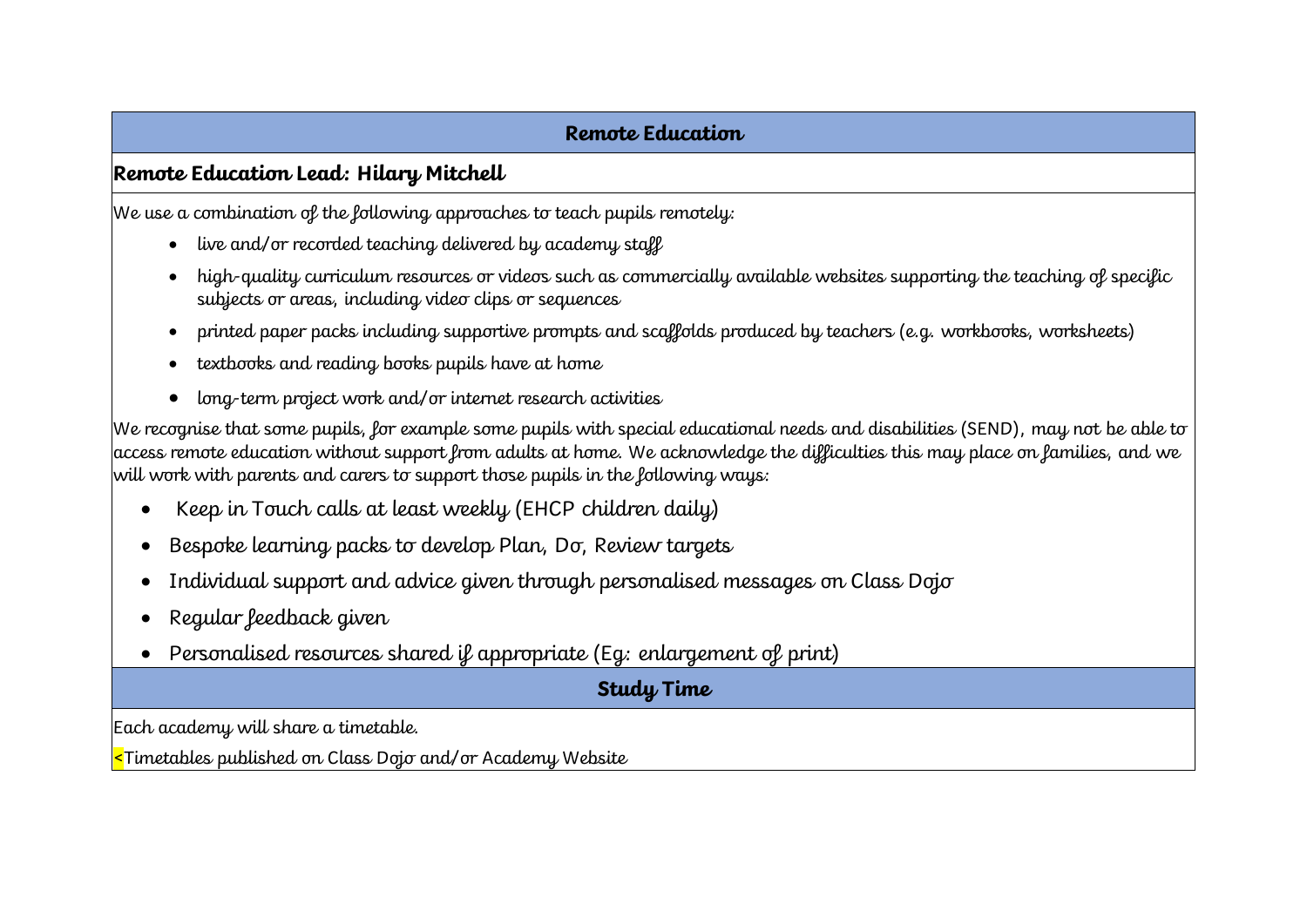| Year 3                                                                 |                                                    | <b>Home Learning Timetable</b>                   |                                                       |                                                  | W/C: 11/01/21                                   |
|------------------------------------------------------------------------|----------------------------------------------------|--------------------------------------------------|-------------------------------------------------------|--------------------------------------------------|-------------------------------------------------|
| Activity                                                               | Monday                                             | Tuesday                                          | Wednesday                                             | Thursday                                         | Friday                                          |
| <b>Fitness and</b><br>Wellbeing<br>$09.00 - 09.30$                     | Joe Wicks the Body<br>Coach Live                   | <b>Cosmic Kids Yoga</b>                          | Joe Wicks the Body<br>Coach Live                      | <b>Cosmic Kids Yoga</b>                          | Joe Wicks the Body<br>Coach Live                |
| Literacy<br>09.30-10.30                                                | <b>Explore Features of</b><br>Legends<br>Worksheet | <b>Explore Powerful</b><br>Language<br>Worksheet | <b>Note Making</b><br>Worksheet                       | <b>Comparison of Two</b><br>Legends<br>Worksheet | SPaG<br><b>Identifying Adverbs</b><br>Worksheet |
| <b>Guided Reading</b><br>10.30 - 10.50                                 | <b>Definitions</b>                                 | <b>Listen to Chapter 2</b>                       | <b>Listen to Chapter 3</b>                            | <b>Match the Answers</b>                         | <b>Listen to Chapter 4</b>                      |
| <b>Mental Arithmetic</b><br>11.00 - 11.30                              | <b>Mathletics</b>                                  | <b>Mathletics</b>                                | <b>Mathletics</b>                                     | <b>Mathletics</b>                                | <b>Mathletics</b>                               |
| <b>Maths (White Rose)</b>                                              | Divide 2-digits by 1-<br>digit(1)                  | Divide 2-digits by 1-<br>digit(2)                | Divide 2-digits by 1-<br>digit(3)                     | <b>Scaling</b>                                   | How many ways?                                  |
| 11.30 - 12.30                                                          | Worksheet                                          | Worksheet                                        | Worksheet                                             | Worksheet                                        | Worksheet                                       |
| <b>Creative Curriculum</b><br><b>Gods and Mortals</b><br>$1.15 - 2.45$ | Daily Life Diary<br>Worksheet                      | <b>Battle of Marathon</b><br>Worksheet           | Science<br><b>Working Scientifically</b><br>Worksheet | <b>RE</b><br>Hinduism<br>Worksheet               | <b>Handwriting</b><br>Worksheet                 |

We expect that remote education (including remote teaching and independent work) will take pupils broadly the following number of hours each day:

| <b>EYFS</b>   | <b>Key Stage 1</b> | <b>Key Stage 2</b> |
|---------------|--------------------|--------------------|
| Up to 3 hours | 3 hours            | 4 hours            |

 Wherever possible, pupils should follow the structure of the academy's suggested timetable which will accompany the remote education resources

Pupils must take regular breaks between periods of study as they would when attending the academy in person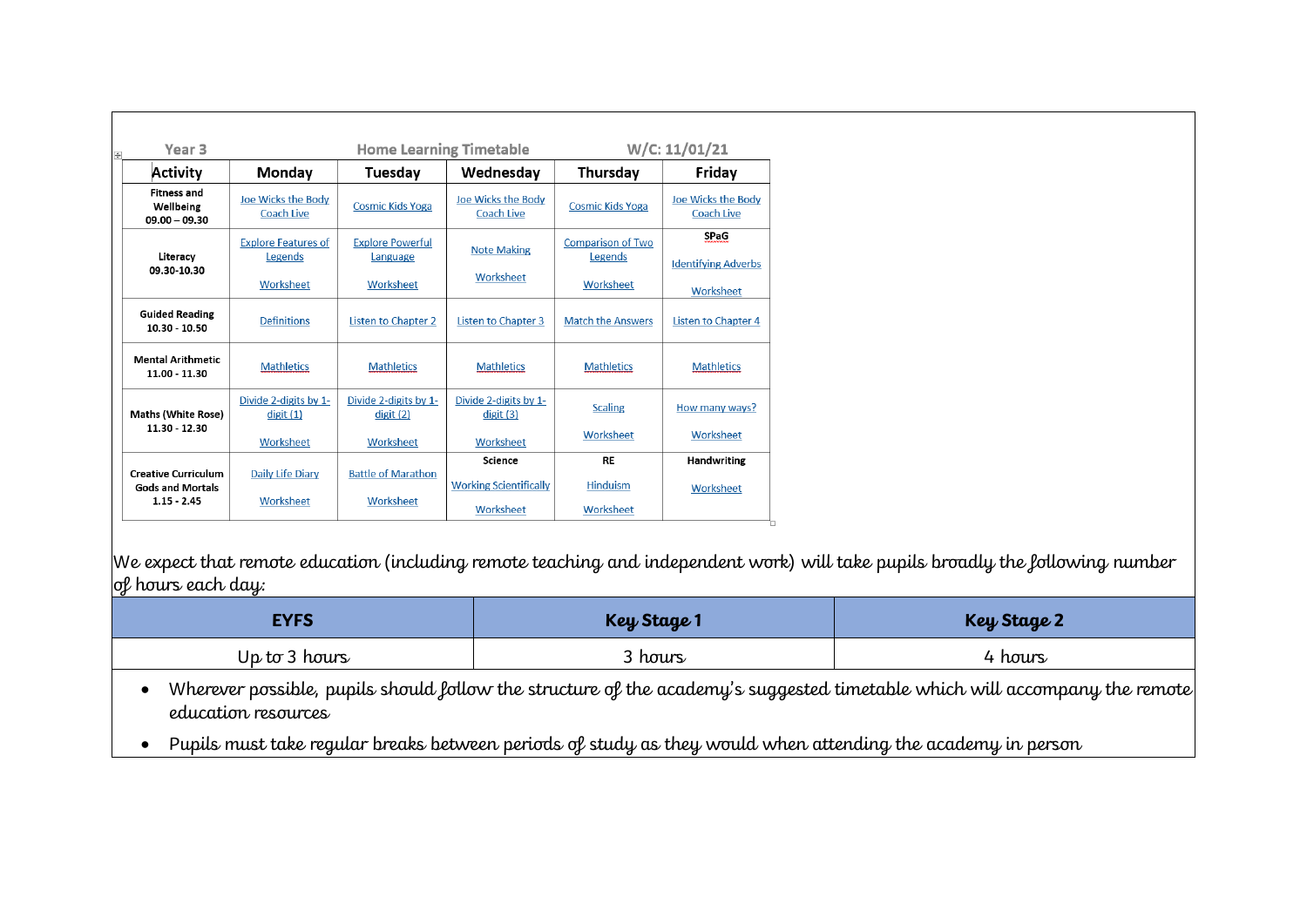#### **Online Remote Education**

Wherever possible, pupils will be provided with a device to access learning/resources remotely. Please find our learning platforms below:

Class Dojo - https://home.classdojo.com/ Mathletics- https://login.mathletics.com/ TT Rockstars - https://play.ttrockstars.com/auth/school/student Reading Eggs - https://readingeggs.co.uk/ Oxford Owl - https://www.oxfordowl.co.uk/login?active-tab=students Purple Mash - https://www.purplemash.com/sch/caldmore Charanga - https://charanga.com/site/

#### **Paper-based Remote Education**

Learning materials will be shared to cover the full curriculum for the equivalent of a full timetable for the period of absence. Distribution and return of these resources will be in accordance with the local and national restriction/tier guidance at that time. This process will be communicated clearly by staff each time.

#### **Engagement and Feedback**

We use a combination of the following approaches to monitor engagement, gauge pupils' progress and provide regular feedback:

- Phone calls at least weekly
- Ongoing communication via online platform(s) listed above
- Live and/or pre-recorded feedback using videos, demonstration clips or sequences
- Whole class feedback where appropriate
- Written feedback where appropriate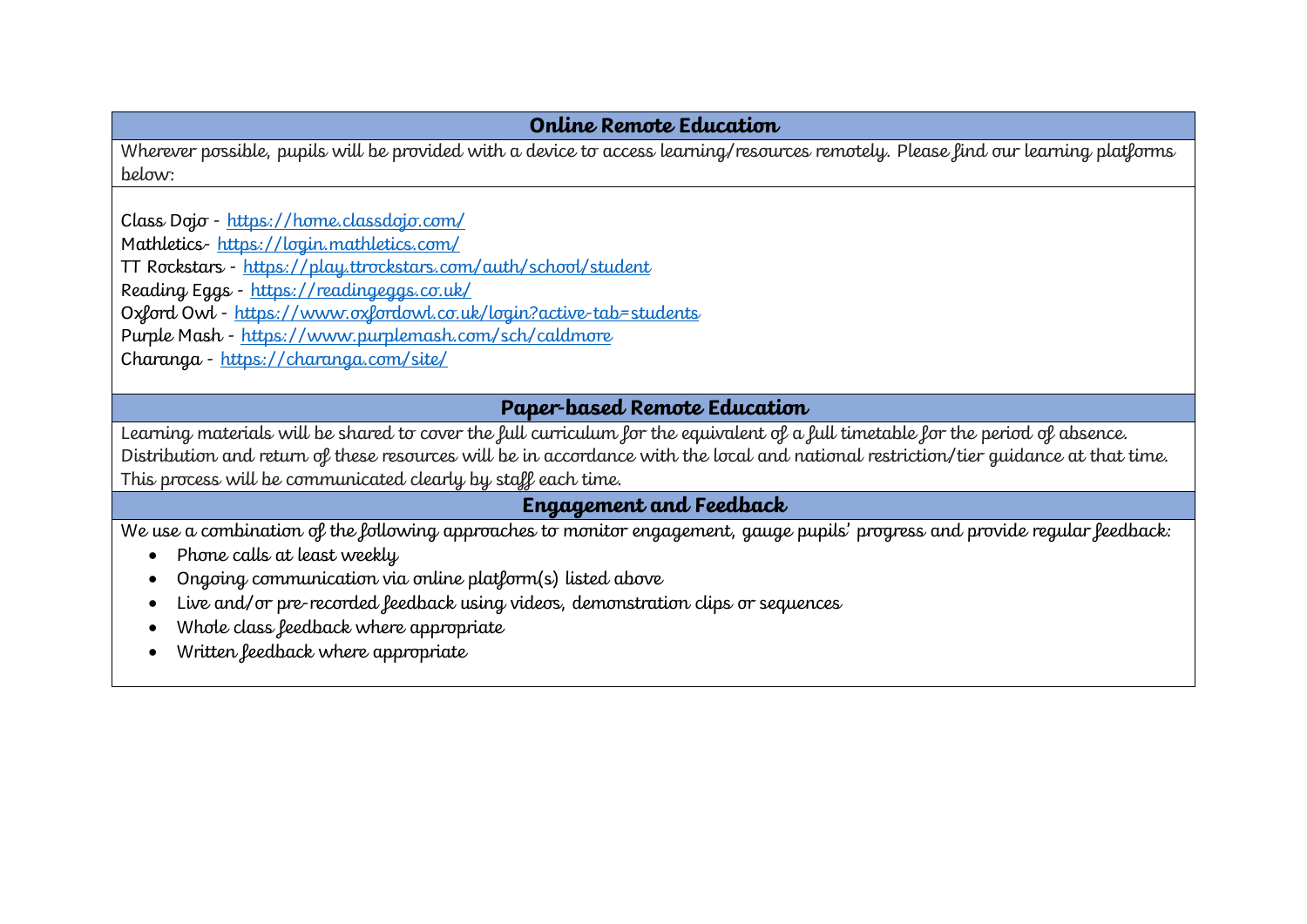Caldmore Primary Academy

### **EEF GUIDE TO SUPPORTING SCHOOL PLANNING (2020-21) – TIERED MODEL**

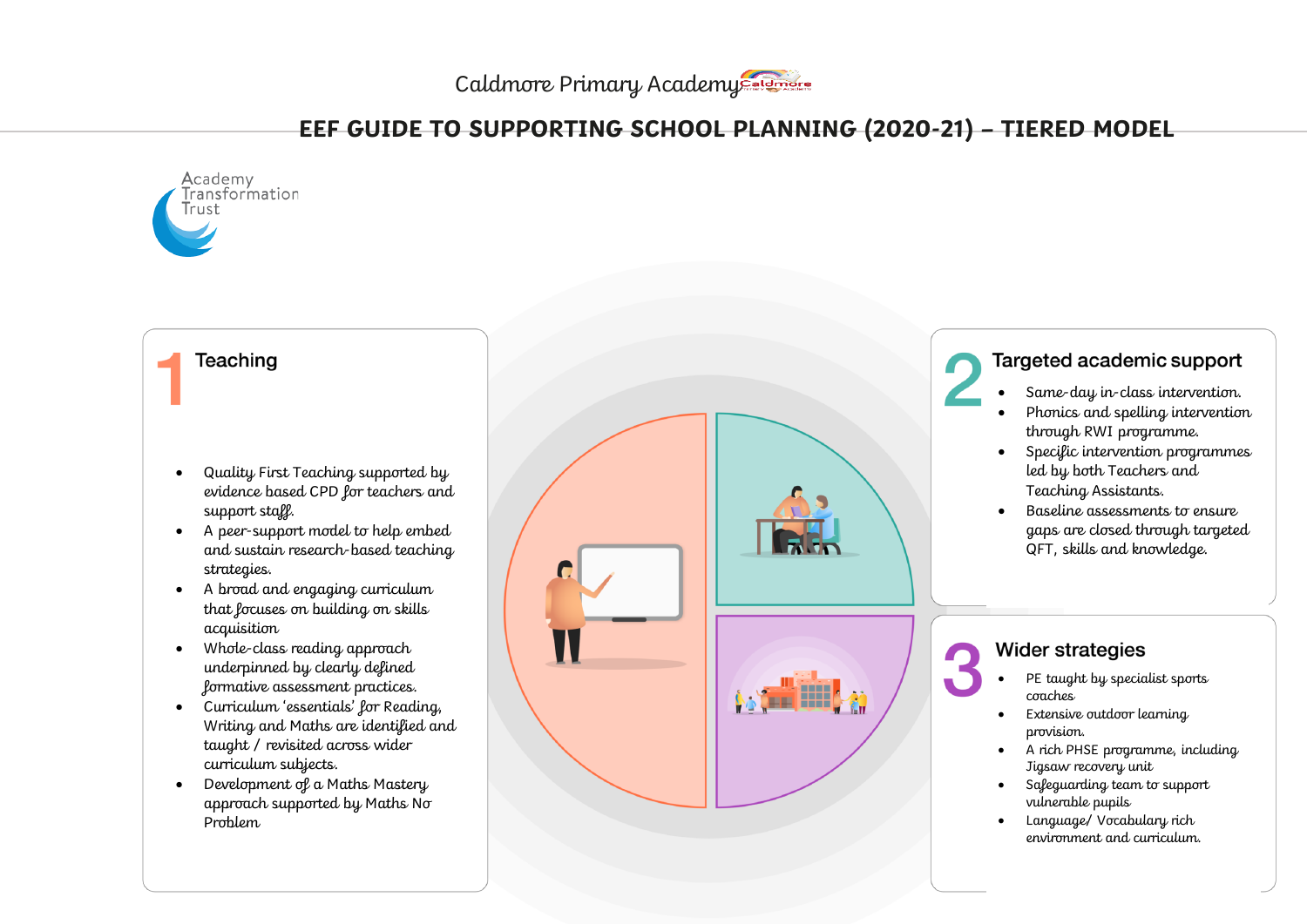| Primary<br>Diagnostic Assessment Overview<br>September 2020 |                                                                                              |                                                                                                                                              |                                                                                                                                                                                                                             |                                                                                                                                                                                                                                    |  |  |
|-------------------------------------------------------------|----------------------------------------------------------------------------------------------|----------------------------------------------------------------------------------------------------------------------------------------------|-----------------------------------------------------------------------------------------------------------------------------------------------------------------------------------------------------------------------------|------------------------------------------------------------------------------------------------------------------------------------------------------------------------------------------------------------------------------------|--|--|
| Year<br>Group                                               | What?                                                                                        | Aims                                                                                                                                         |                                                                                                                                                                                                                             |                                                                                                                                                                                                                                    |  |  |
| <b>NUR</b>                                                  | Existing arrangements                                                                        | Existing arrangements<br>detailed in Assessment<br>Cycle                                                                                     | Existing arrangements                                                                                                                                                                                                       | Diagnostic assessments used to inform<br>$\bullet$<br>planning and additional support.                                                                                                                                             |  |  |
| <b>REC</b>                                                  | Existing arrangements                                                                        | Existing arrangements<br>detailed in Assessment<br>Cycle                                                                                     | Existing arrangements                                                                                                                                                                                                       | Diagnostic assessments used to inform<br>$\bullet$<br>planning and additional support.                                                                                                                                             |  |  |
| Y1                                                          | GLD criteria                                                                                 | By 21.09.20                                                                                                                                  | Using data from February<br>2020 as a starting point,<br>undertake diagnostic,<br>formative assessments<br>throughout general<br>provision in order to<br>identify aspects of GLD<br>criteria needing to be<br>prioritised. | Diagnostic assessments used to inform<br>$\bullet$<br>planning and additional support.<br>Pupils who were expected to achieve<br>$\bullet$<br>GLD to have met this standard by the<br>end of Autumn 1.                             |  |  |
| Y <sub>2</sub>                                              | Phonics Screening Check                                                                      | By 21.09.20<br>% of children at the<br>$\bullet$<br>equivalent of phonics<br>screening check<br>'Working At' reported<br>to REDs by 21.09.20 | Using your existing<br>diagnostic phonics<br>assessment materials                                                                                                                                                           | Diagnostic assessments used to inform<br>$\bullet$<br>planning and additional support.<br>Pupils who were expected to pass<br>$\bullet$<br>Phonics Screening Check to have met<br>this standard by the end of Autumn 1.            |  |  |
| Y3                                                          | Phonics Screening Check<br>re-take for pupils who did<br>not reach the standard in<br>Year 1 | By 21.09.20<br>% of children at the<br>$\bullet$<br>equivalent of phonics<br>screening check<br>'Working At' reported<br>to REDs by 21.09.20 | Using your existing<br>diagnostic phonics<br>assessment materials                                                                                                                                                           | Diagnostic assessments used to inform<br>$\bullet$<br>planning and additional support.<br>Pupils who were expected to pass<br>$\bullet$<br>Phonics Screening Check re-take to<br>have met this standard by the end of<br>Autumn 1. |  |  |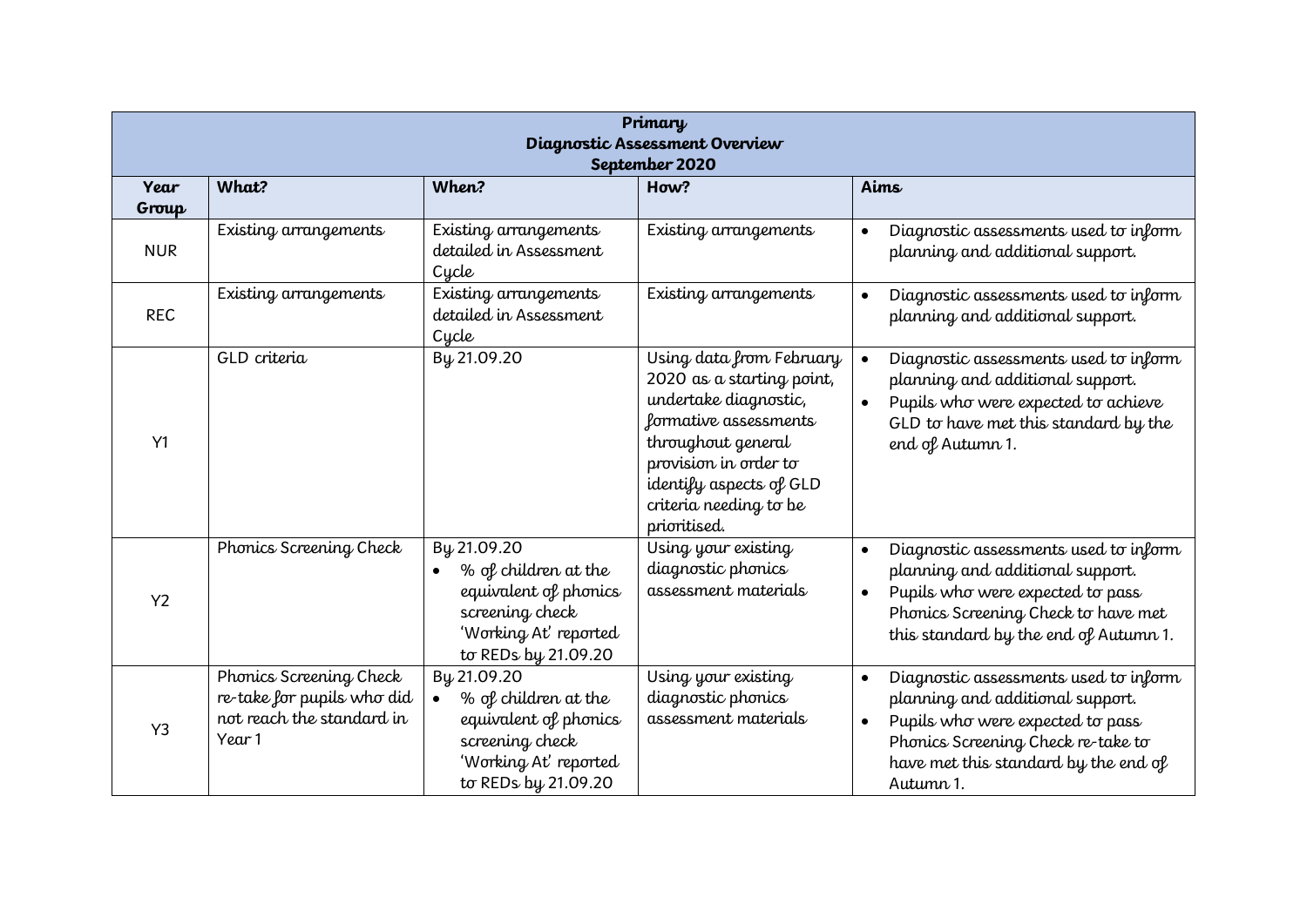|    | End of KS1 EXS+ Reading,<br>Writing (including<br>Grammar) and Maths | September | Using teacher/TA copies<br>of 2019 KS1 SATs papers<br>and EXS descriptors as<br>working documents,<br>undertake diagnostic<br>formative assessments<br>throughout general<br>provision in order to<br>identify aspects of EXS<br>criteria needing to be<br>prioritised.                             | Diagnostic assessments used to inform<br>$\bullet$<br>planning and additional support.<br>Pupils who were expected to achieve<br>$\bullet$<br>$EXS+$ to have met this standard by the<br>end of Autumn 1.                |
|----|----------------------------------------------------------------------|-----------|-----------------------------------------------------------------------------------------------------------------------------------------------------------------------------------------------------------------------------------------------------------------------------------------------------|--------------------------------------------------------------------------------------------------------------------------------------------------------------------------------------------------------------------------|
| Y4 | Reading, Writing<br>(including Grammar) and<br>Maths                 | September | Using teacher/TA copies<br>of your individual Y3<br>Summer 2019-20<br>assessment materials as<br>working documents,<br>undertake diagnostic<br>formative assessments<br>throughout general<br>provision in order to<br>identify aspects of 'age-<br>related' criteria needing to<br>be prioritised. | Diagnostic assessments used to inform<br>$\bullet$<br>planning and additional support.<br>Pupils who were expected to be<br>$\bullet$<br>operating at 'age related' to have met<br>this standard by the end of Autumn 1. |
| Y5 | Reading, Writing<br>(including Grammar) and<br>Maths                 | September | Using teacher/TA copies<br>of your individual Y4<br>Summer 2019-20<br>assessment materials as<br>working documents,<br>undertake diagnostic<br>formative assessments<br>throughout general<br>provision in order to<br>identify aspects of 'age-                                                    | Diagnostic assessments used to inform<br>$\bullet$<br>planning and additional support.<br>Pupils who were expected to be<br>$\bullet$<br>operating at 'age related' to have met<br>this standard by the end of Autumn 1. |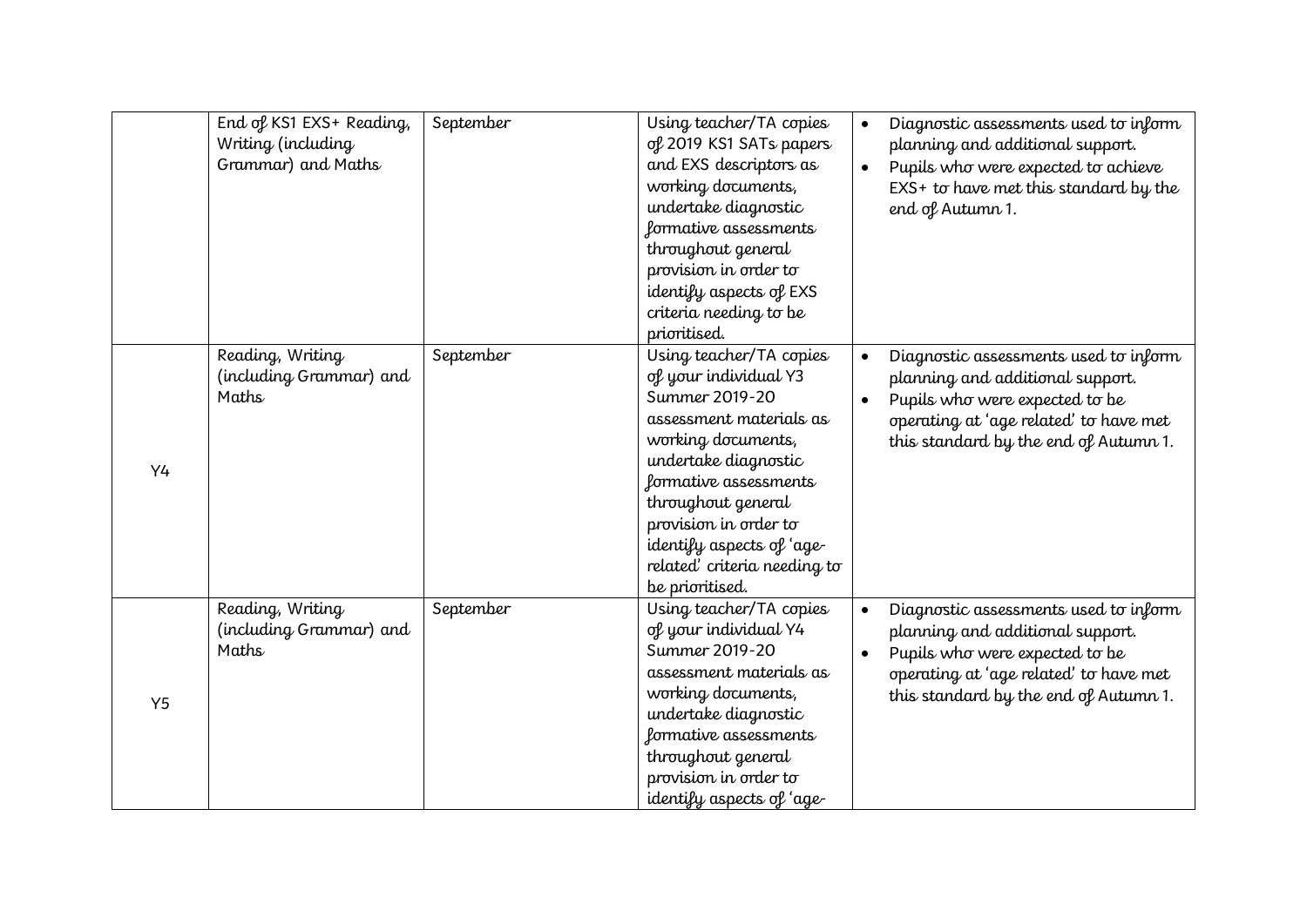|                                                                                                                                                                                                                       | Reading, Writing<br>(including Grammar) and<br>Maths | September                                                                                                                                                                                                                   |                                                                                                                             | be prioritised.<br>of your individual Y5<br>Summer 2019-20<br>working documents,<br>undertake diagnostic<br>formative assessments | related' criteria needing to<br>Using teacher/TA copies<br>assessment materials as | $\bullet$<br>$\bullet$                                                                                                                                                                                   | Diagnostic assessments used to inform<br>planning and additional support.<br>Pupils who were expected to be<br>operating at 'age related' to have met<br>this standard by the end of Autumn 1. |
|-----------------------------------------------------------------------------------------------------------------------------------------------------------------------------------------------------------------------|------------------------------------------------------|-----------------------------------------------------------------------------------------------------------------------------------------------------------------------------------------------------------------------------|-----------------------------------------------------------------------------------------------------------------------------|-----------------------------------------------------------------------------------------------------------------------------------|------------------------------------------------------------------------------------|----------------------------------------------------------------------------------------------------------------------------------------------------------------------------------------------------------|------------------------------------------------------------------------------------------------------------------------------------------------------------------------------------------------|
| Y6                                                                                                                                                                                                                    |                                                      |                                                                                                                                                                                                                             | throughout general<br>provision in order to<br>identify aspects of 'age-<br>related' criteria needing to<br>be prioritised. |                                                                                                                                   |                                                                                    |                                                                                                                                                                                                          |                                                                                                                                                                                                |
|                                                                                                                                                                                                                       | Reading, Writing<br>(including Grammar) and<br>Maths | By half term<br>All data in tracking<br>$\bullet$<br>system as per usual<br>arrangements                                                                                                                                    |                                                                                                                             | 2017 KS2 SATs Papers                                                                                                              | $\bullet$                                                                          |                                                                                                                                                                                                          | Diagnostic assessments used to inform<br>planning and additional support.<br>Diagnostic assessments used to inform<br>review of target settings in ECSI 1.                                     |
|                                                                                                                                                                                                                       |                                                      |                                                                                                                                                                                                                             |                                                                                                                             | Strategic overview                                                                                                                |                                                                                    |                                                                                                                                                                                                          |                                                                                                                                                                                                |
|                                                                                                                                                                                                                       |                                                      |                                                                                                                                                                                                                             |                                                                                                                             |                                                                                                                                   |                                                                                    |                                                                                                                                                                                                          | This is the overview of how we are addressing the gaps in learning caused during school closures. (20th March                                                                                  |
|                                                                                                                                                                                                                       | to 1st September.)                                   |                                                                                                                                                                                                                             |                                                                                                                             |                                                                                                                                   |                                                                                    |                                                                                                                                                                                                          |                                                                                                                                                                                                |
| <b>Year</b><br>group                                                                                                                                                                                                  | English                                              |                                                                                                                                                                                                                             | Maths                                                                                                                       |                                                                                                                                   | <b>KLP</b>                                                                         |                                                                                                                                                                                                          | Home learning/Blended learning -<br>Using school website, class dojo and<br>home learning packs.                                                                                               |
| Nursery children who have<br><b>Nursery</b><br>remained will continue with Phase<br>2 - Letters and Sounds phonics in<br>small family group, adult led<br>sessions - based on start of year<br>assessments (baseline) |                                                      | Children who have remained in<br>Nursery will participate in small<br>group maths sessions in line with<br>their start of year assessment<br>(baseline).<br>Number Blocks and Ten Town to<br>be used as a guide line with a | Following new<br>Development Matters<br>(Early Adopter<br>School)                                                           |                                                                                                                                   |                                                                                    | Use website/class dojo online to<br>facilitate:<br>*Number Recognition.<br>*Guidance for parents on how to<br>develop children's listening, speaking<br>and communication skills.<br>*Letters and Sounds |                                                                                                                                                                                                |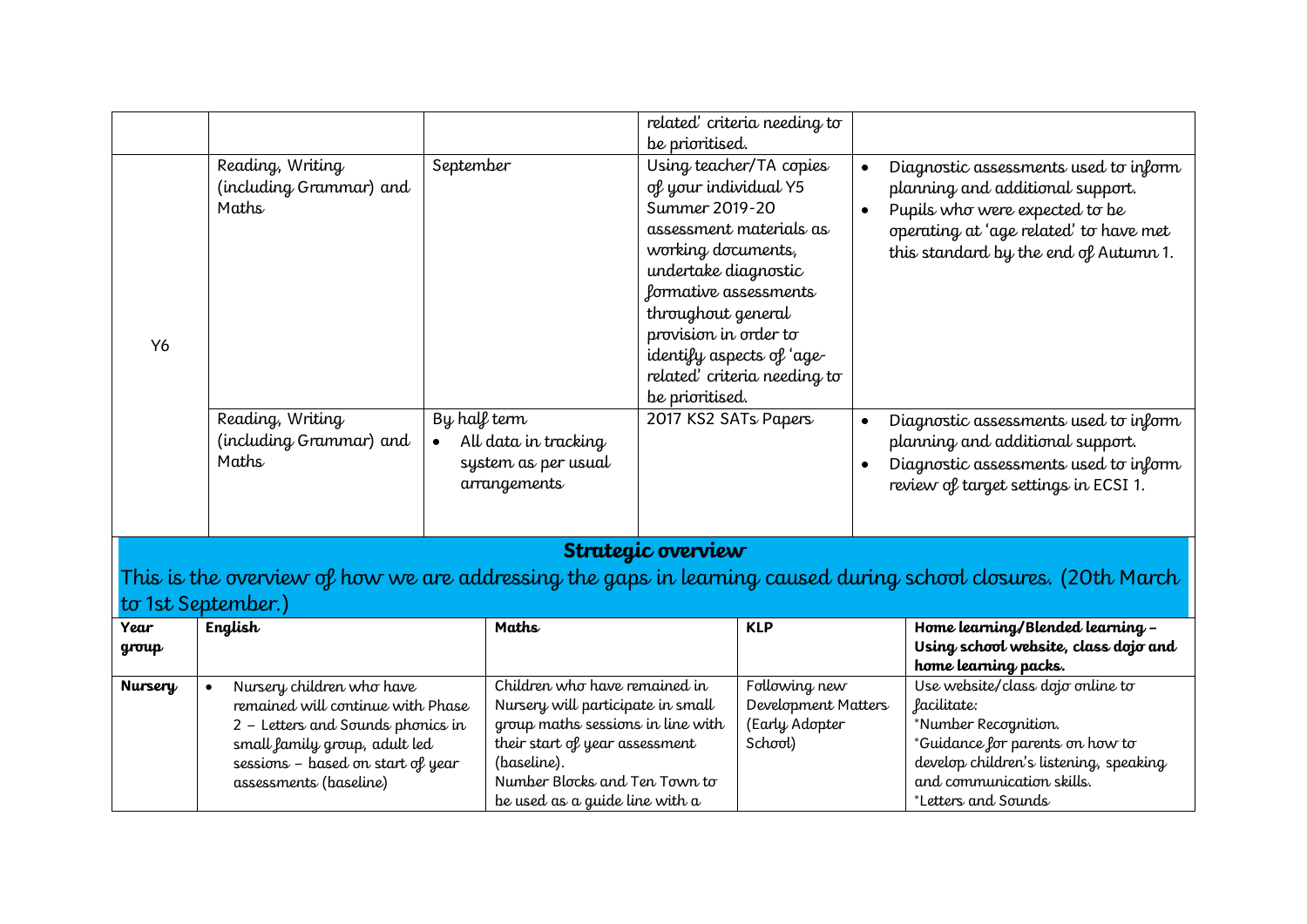|                        | Pupils will be WELLCOMM screened<br>$\bullet$<br>and interventions put in place to<br>plug any gaps.                                                                                                                                                                                                                                                                                                                                                                                                                                                                                                                                                                                                                          | focus on Number.                                                                                                                                                                                                                                                                                                                                                                                                                                                          |                                                                                                                                                                                                                                                                                                    | *Videos of teacher's reading and<br>associated Guided Reading activities<br>*Activities planned so children get<br>opportunities to develop key skills for<br>example fine motor activities.<br>*Cornerstones resources for wider<br>curriculum topics                                                                                          |
|------------------------|-------------------------------------------------------------------------------------------------------------------------------------------------------------------------------------------------------------------------------------------------------------------------------------------------------------------------------------------------------------------------------------------------------------------------------------------------------------------------------------------------------------------------------------------------------------------------------------------------------------------------------------------------------------------------------------------------------------------------------|---------------------------------------------------------------------------------------------------------------------------------------------------------------------------------------------------------------------------------------------------------------------------------------------------------------------------------------------------------------------------------------------------------------------------------------------------------------------------|----------------------------------------------------------------------------------------------------------------------------------------------------------------------------------------------------------------------------------------------------------------------------------------------------|-------------------------------------------------------------------------------------------------------------------------------------------------------------------------------------------------------------------------------------------------------------------------------------------------------------------------------------------------|
| Reception              | Baseline assessment of Phonics to<br>be carried out to ascertain<br>individual starting points.<br>Children will re-cap on Letters and<br>$\bullet$<br>Sounds but also start with RWI<br>phonics.<br>Baseline Assessment.<br>$\bullet$<br>Pupils will be WELLCOMM screened<br>$\bullet$<br>and interventions put in place to<br>plug any gaps.                                                                                                                                                                                                                                                                                                                                                                                | Children will follow the planned<br>units with a focus on number for<br>much of the autumn term.<br>Baseline assessments.                                                                                                                                                                                                                                                                                                                                                 | Following new<br>Development Matters<br>(Early Adopter<br>School)<br>-RWI                                                                                                                                                                                                                          | Use website/class dojo online to<br>facilitate:<br>*Purple Mash<br>*RWI – speed sounds<br>*White Rose maths<br>*Videos of teacher's reading and<br>associated Guided Reading activities<br>*Handwriting lessons<br>*Cornerstones resources for wider<br>curriculum topics<br>*Mathletics                                                        |
| Years 1<br>$t\sigma$ 4 | SPAG<br>*The first week of autumn term 2020 will<br>be SPAG based.<br>*The SPAG covered will be from the<br>previous year group. The coverage sheets<br>will be emailed to all staff. This is in<br>there<br>missed<br>case<br>is<br>any<br>terminology/learning that they will not<br>learn during this academic year. It will<br>also be a good opportunity to see what<br>the children remember and teacher<br>assess (for future planning) where you<br>are starting from for that year.<br>*New Unit will be resumed from week 2.<br>* For the Autumn Term there will only be<br>4 literacy lessons per week, the fifth<br>will<br>need<br>be<br>lesson<br>$t\sigma$<br>$\alpha$<br>comprehension/SPAG lesson (alternate | Textbooks and slide planning<br>Maths No Problem<br>Sep, Oct, Nov - Continue from<br>where left off with Textbook B<br>from the previous year using the<br>slide plans on the staff drive or<br>creating your own. Ideally aim for<br>this to be finished by Oct half<br>term but can go into November if<br>needed.<br>Dec, Jan, Feb,<br>Textbook A<br>Mar<br>Apr, May, June,<br>Textbook B<br>July<br>In order to get through this<br>teachers will have to miss out or | A Knowledge and<br>skills based<br>curriculum where<br>every objective from<br>the national<br>curriculum is revisited<br>on multiple occasions<br>as pupils move<br>throughout the school<br>to continually build<br>on skills progression.<br>Wide curriculum<br>based on<br>Cornerstones topics | Use website/class dojo online to<br>facilitate:<br>*Purple Mash<br>*RWI – speed sounds<br>*TT Rock Stars<br>*Mathletics<br>*White Rose maths<br>*Videos of teacher's reading and<br>associated Guided Reading activities<br>*Oxford Owl - RWI spelling scheme<br>*Handwriting lessons<br>*Cornerstones resources for wider<br>curriculum topics |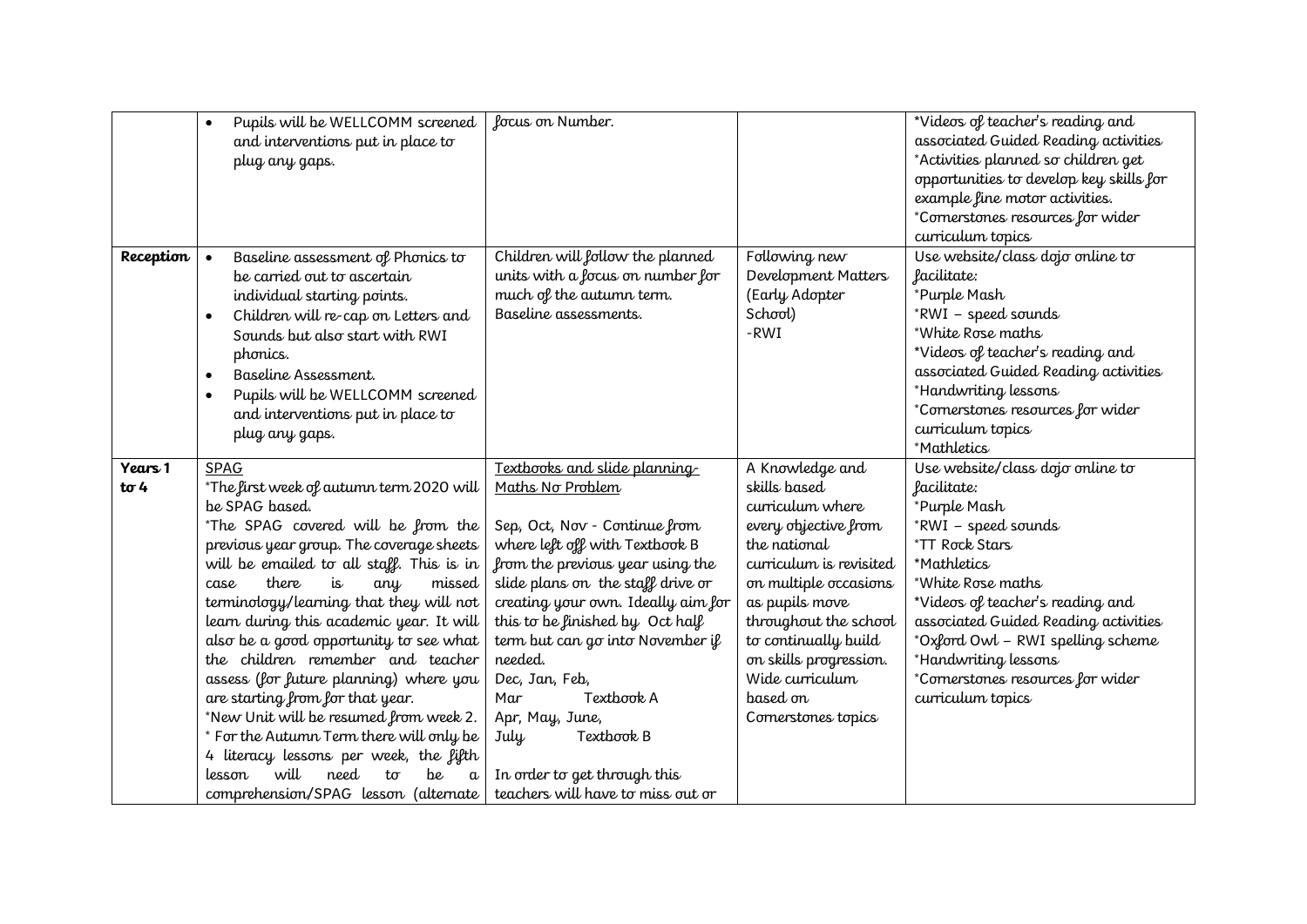| weeks). SPAG and comprehension will        | double up on some lessons. Maths   |  |
|--------------------------------------------|------------------------------------|--|
| underpin literacy for this Autumn Term.    | leader will help teachers decide   |  |
| If it fits in with the learning journey in | which lessons can be accelerated   |  |
| English, that is fine, if not it will be   | through. Y1 similarly complete     |  |
| taught separately using any other          | reception syllabus during Sep, Oct |  |
| resources. A bank of resources will be     | and Nov. Arithmetic Tests          |  |
| available for teachers to access.          |                                    |  |
|                                            | Use tests from the previous year   |  |
| <b>Reading</b>                             | group for Sep, Oct, Nov then       |  |
| *Pupils to have time to read 1:1 with an   | change to own year group.          |  |
| adult (teacher or TA) before being given   | Test to be completed once a week   |  |
| a home reading book. They can read a       | and timetabled to suit your year   |  |
| similar level to their last home reading   | group.                             |  |
| book and the adult can decide whether      |                                    |  |
| they need to move up/down/stay the         |                                    |  |
| same.                                      |                                    |  |
| *GR lessons to begin as normal,            |                                    |  |
| amend/tailor planning to cater to your     |                                    |  |
| cohort as you go e.g. if children have     |                                    |  |
| forgotten how to use a dictionary,         |                                    |  |
| spend more time than usual on this         |                                    |  |
| skill.                                     |                                    |  |
| *GR lessons should focus on a high         |                                    |  |
| quality text. Throughout the year, you     |                                    |  |
| should cover fiction, non-fiction and      |                                    |  |
| poetry.                                    |                                    |  |
| *There should be a written task in the     |                                    |  |
| guided reading books at least once per     |                                    |  |
| week.                                      |                                    |  |
|                                            |                                    |  |
| Spellings - RWI spellings to be            |                                    |  |
| timetabled as normal to suit.              |                                    |  |
| Phonics                                    |                                    |  |
| *New RWI groups set up and taught in       |                                    |  |
| bubbles.                                   |                                    |  |
|                                            |                                    |  |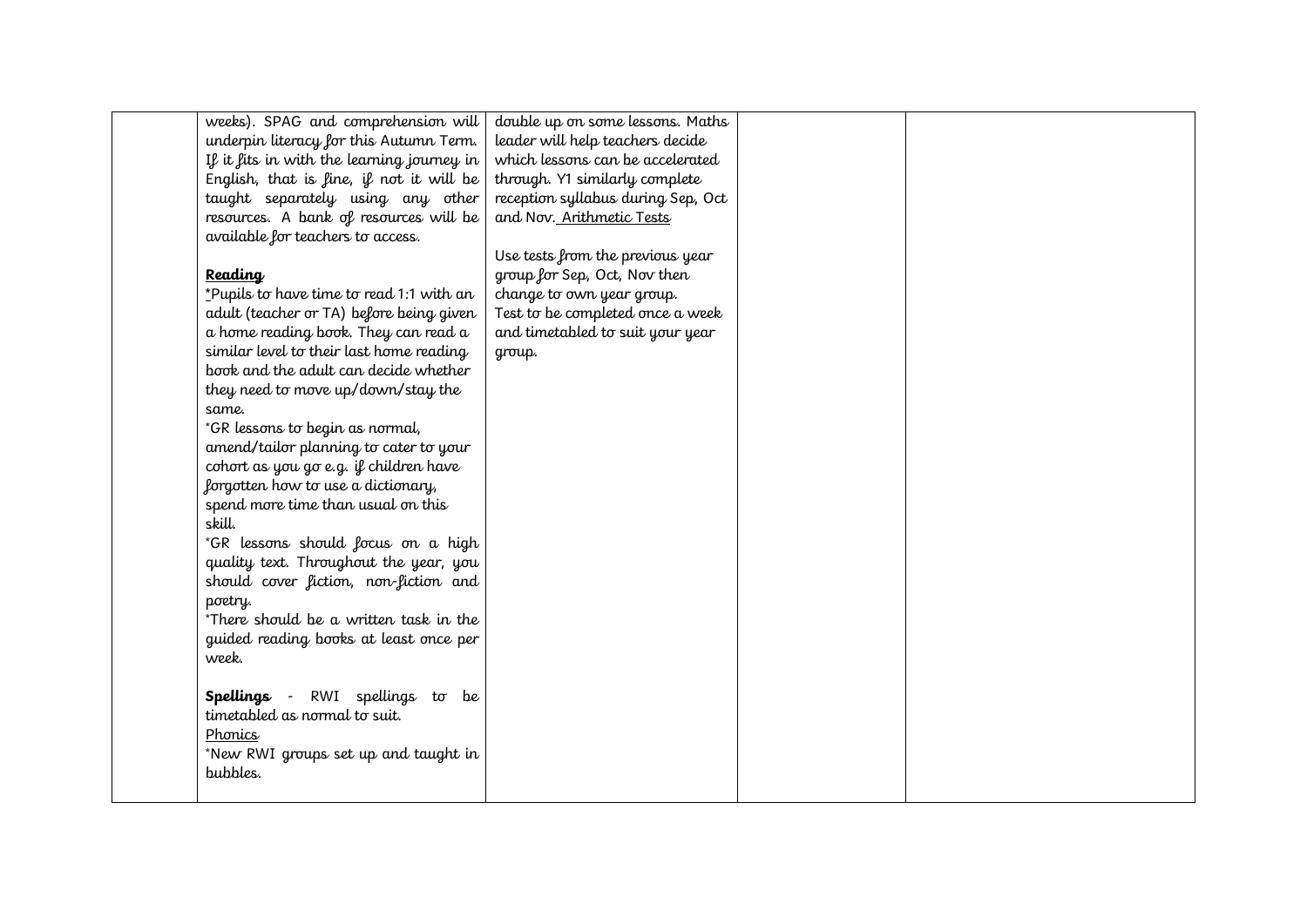| Years 5 | <b>SPAG</b>                                           | Textbooks and slide planning        | A Knowledge and         | Use website/class dojo online to     |
|---------|-------------------------------------------------------|-------------------------------------|-------------------------|--------------------------------------|
| and 6   | *The first week of autumn term 2020 will              | Maths No Problem                    | skills based            | facilitate:                          |
|         | be SPAG based.                                        |                                     | curriculum where        | *Purple Mash                         |
|         | *The SPAG covered will be from the                    | Sep, Oct, Nov - Continue from       | every objective from    | *RWI - speed sounds                  |
|         | previous year group. The coverage sheets              | where left off with Textbook B      | the national            | *TT Rock Stars                       |
|         | will be emailed to all staff. This is in              | from the previous year using the    | curriculum is revisited | *Mathletics                          |
|         | there<br>is<br>missed<br>case<br>any                  | slide plans on the staff drive or   | on multiple occasions   | *White Rose maths                    |
|         | terminology/learning that they will not               | creating your own. Ideally aim for  | as pupils move          | *Videos of teacher's reading and     |
|         | learn during this academic year. It will              | this to be finished by Oct half     | throughout the school   | associated Guided Reading activities |
|         | also be a good opportunity to see what                | term but can go into November if    | to continually build    | *Oxford Owl - RWI spelling scheme    |
|         | the children remember and teacher                     | needed.                             | on skills progression.  | *Handwriting lessons                 |
|         | assess (for future planning) where you                | Dec, Jan, Feb,                      | Wide curriculum         | *Cornerstones resources for wider    |
|         | are starting from for that year.                      | Textbook A<br>Mar                   | based on                | curriculum topics                    |
|         | *New Unit will be resumed from week 2.                | Apr, May, June,                     | Cornerstones topics     |                                      |
|         | * For the Autumn Term there will only be              | Textbook B<br>July                  |                         |                                      |
|         | 4 literacy lessons per week, the fifth                |                                     |                         |                                      |
|         | will<br>need<br>be<br>lesson<br>$t\sigma$<br>$\alpha$ | In order to get through this        |                         |                                      |
|         | comprehension/SPAG lesson (alternate                  | teachers will have to miss out or   |                         |                                      |
|         | weeks). SPAG and comprehension will                   | double up on some lessons. Maths    |                         |                                      |
|         | underpin literacy for this Autumn Term.               | leader will help teachers decide    |                         |                                      |
|         | If it fits in with the learning journey in            | which lessons can be accelerated    |                         |                                      |
|         | English, that is fine, if not it will be              | through. Y6 to go at a faster pace, |                         |                                      |
|         | taught separately using any other                     | when required.                      |                         |                                      |
|         | resources. A bank of resources will be                |                                     |                         |                                      |
|         | available for teachers to access.                     | Arithmetic Tests                    |                         |                                      |
|         |                                                       |                                     |                         |                                      |
|         | <b>Reading</b>                                        | Use tests from the previous year    |                         |                                      |
|         | *Pupils to have time to read 1:1 with an              | group for Sep, Oct, Nov then        |                         |                                      |
|         | adult (teacher or TA) before being given              | change to own year group.           |                         |                                      |
|         | a home reading book. They can read a                  | Test to be completed once a week    |                         |                                      |
|         | similar level to their last home reading              | and timetabled to suit your year    |                         |                                      |
|         | book and the adult can decide whether                 | group.                              |                         |                                      |
|         | they need to move up/down/stay the                    |                                     |                         |                                      |
|         | same.                                                 |                                     |                         |                                      |
|         | *GR lessons to begin as normal,                       |                                     |                         |                                      |
|         | amend/tailor planning to cater to your                |                                     |                         |                                      |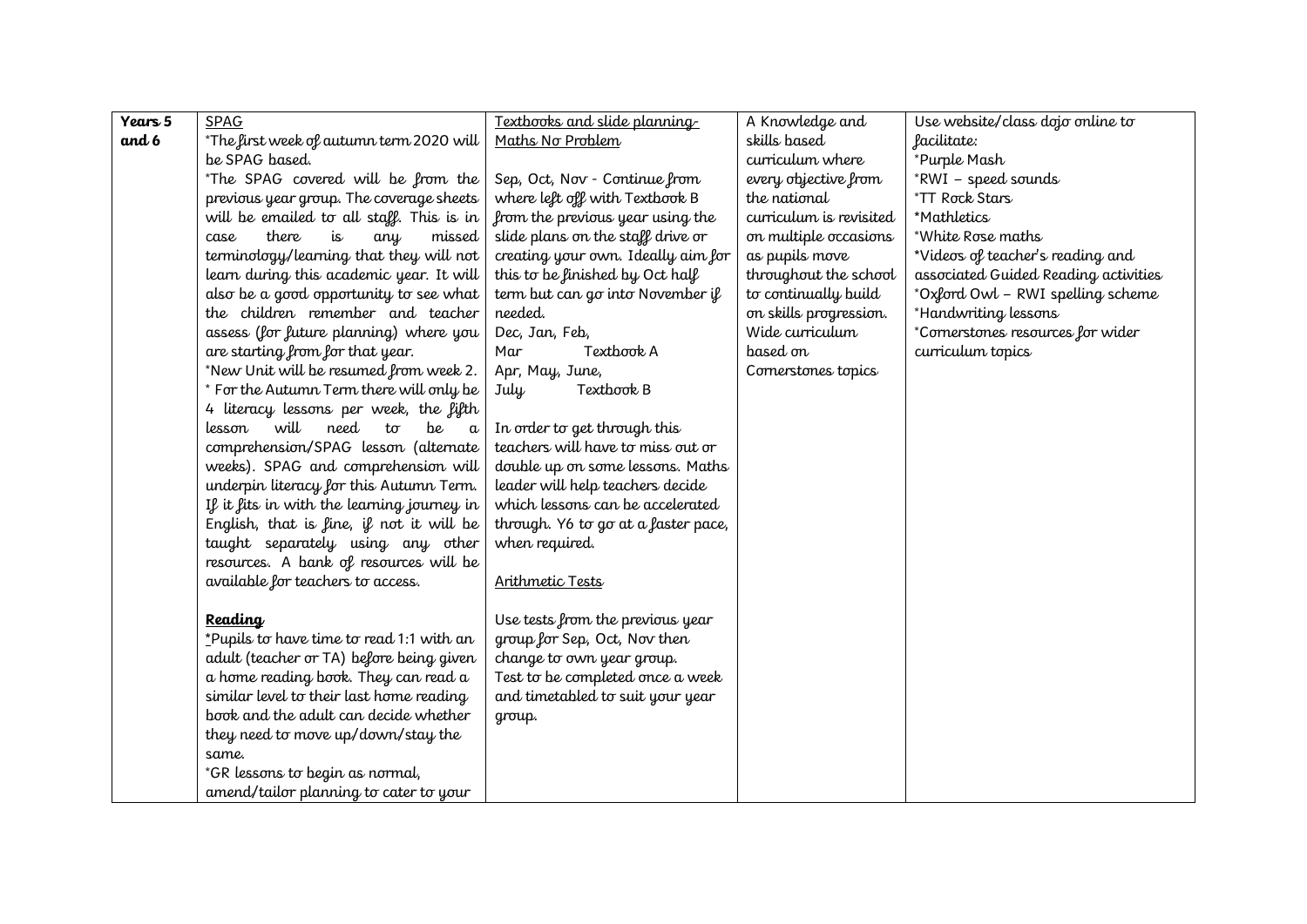|                             | cohort as you go e.g. if children have<br>forgotten how to use a dictionary,<br>spend more time than usual on this<br>skill.<br>*GR lessons should focus on a high<br>quality text. Throughout the year, you<br>should cover fiction, non-fiction and<br>poetry.<br>*There should be a written task in the                                                                                                                                                                                                                                                                                                                                                 |                                                                 |                                                                                                                                                                                                                                     |
|-----------------------------|------------------------------------------------------------------------------------------------------------------------------------------------------------------------------------------------------------------------------------------------------------------------------------------------------------------------------------------------------------------------------------------------------------------------------------------------------------------------------------------------------------------------------------------------------------------------------------------------------------------------------------------------------------|-----------------------------------------------------------------|-------------------------------------------------------------------------------------------------------------------------------------------------------------------------------------------------------------------------------------|
|                             | guided reading books at least once per                                                                                                                                                                                                                                                                                                                                                                                                                                                                                                                                                                                                                     |                                                                 |                                                                                                                                                                                                                                     |
|                             | week.                                                                                                                                                                                                                                                                                                                                                                                                                                                                                                                                                                                                                                                      |                                                                 |                                                                                                                                                                                                                                     |
|                             | Spellings -<br>RWI spellings to be<br>timetabled as normal to suit.<br>Phonics<br>*New RWI groups set up and taught in<br>bubbles.                                                                                                                                                                                                                                                                                                                                                                                                                                                                                                                         |                                                                 |                                                                                                                                                                                                                                     |
| <b>SEN</b><br><b>Pupils</b> | Pupils will be re-assessed for<br>$\bullet$<br>intervention.<br>Interventions to start as soon as<br>$\bullet$<br>children are back at school.<br>1.1 Intervention is used to plug<br>$\bullet$<br>gaps. (Wobbly Wallets.)<br>Plan, Dσ, Review targets for SEN<br>$\bullet$<br>and SALT pupils.<br>Language/ Vocabulary rich<br>$\bullet$<br>environment and curriculum.<br>Safeguarding team to support<br>$\bullet$<br>vulnerable pupils<br>YARC assessments.<br>$\bullet$<br>Speech and Language Therapist to<br>$\bullet$<br>assess pupils and set targets.<br>WELLCOMM interventions in EY.<br>$\bullet$<br>Early Talk Boost in Nursery.<br>$\bullet$ | SENCO to loan physical<br>equipment to parents where<br>needed. | KIT phone calls from SEN team to<br>vulnerable pupils.<br>Individualised learning packs provided<br>by LSA.<br>Class Do-jo used to engage with<br>parents of SEN/Vulnerable pupils<br>Signposting parents to additional<br>support. |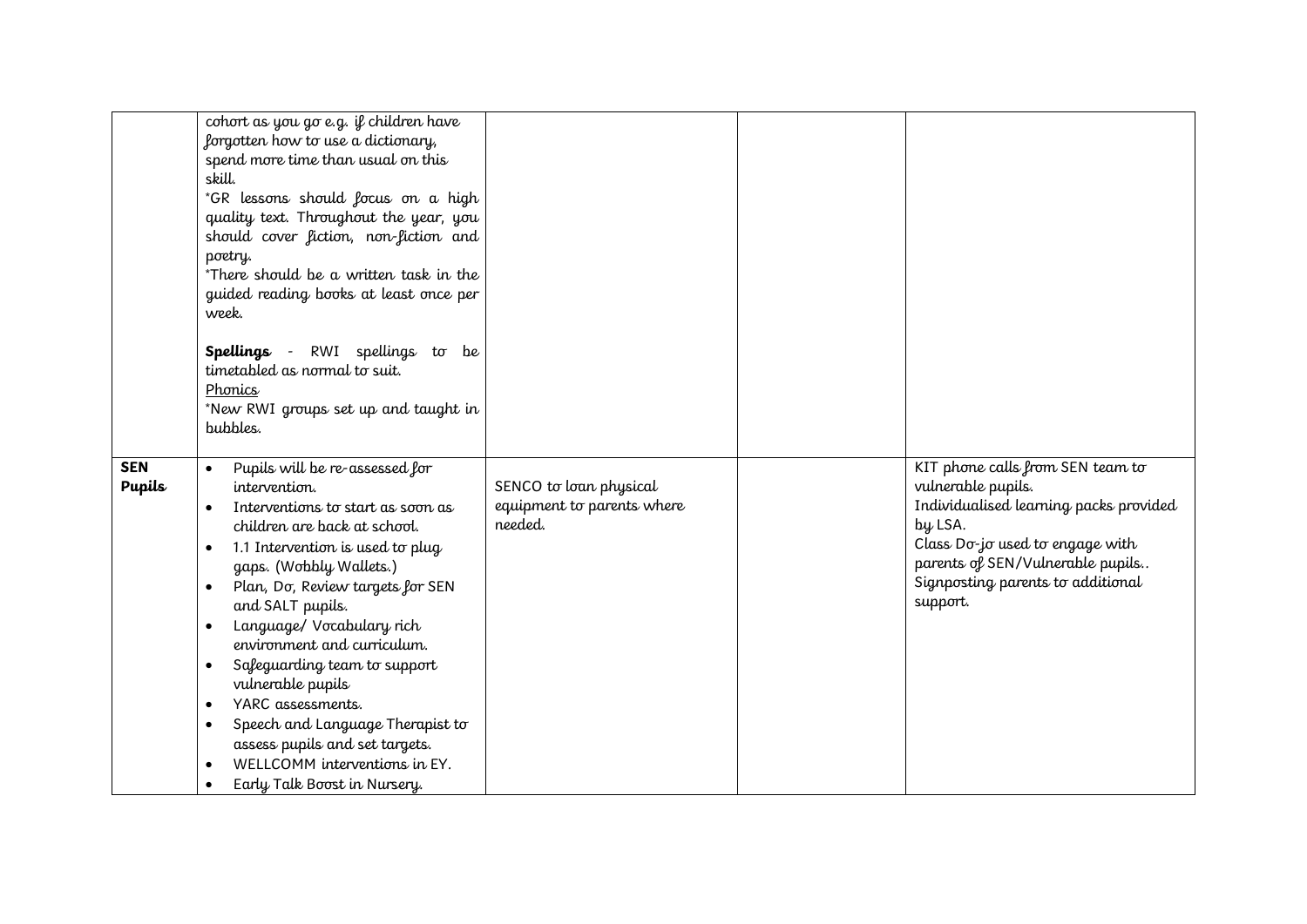| Coronavirus related absences quick reference guide - September 2020                                                       |                                                                                                                                                   |        |                                                                                                                                                                                                  |
|---------------------------------------------------------------------------------------------------------------------------|---------------------------------------------------------------------------------------------------------------------------------------------------|--------|--------------------------------------------------------------------------------------------------------------------------------------------------------------------------------------------------|
| What to do $i$ $\ell$                                                                                                     | Action needed                                                                                                                                     | Code   | Return to school when                                                                                                                                                                            |
| my child has coronavirus symptoms                                                                                         | Do not come to school<br>Contact school daily<br>Self-isolate<br>Get a test<br>Inform school immediately about test<br>result                     | Code X | the test comes back negative.                                                                                                                                                                    |
| my child tests positive for coronavirus                                                                                   | Do not come to school<br>Contact school daily<br>Self-isolate for at least10 days<br>Inform school immediately about test<br>result               | Code I | they feel better. They can<br>return to school after 10 days<br>even if they have a cough or loss<br>of smell/taste. These symptoms<br>can last for several weeks once<br>the infection is gone. |
| somebody in my household has coronavirus<br>symptoms                                                                      | Do not come to school<br>Contact school daily<br>Self-isolate<br>Household member to get a test<br>Inform school immediately about test<br>result | Code X | the household member test is<br>negative.                                                                                                                                                        |
| somebody in my household has tested<br>positive for coronavirus                                                           | Do not come to school<br>Contact school daily<br>Self-isolate for 14 days<br>$\bullet$                                                            | Code X | the child has completed 14<br>days of self-isolation                                                                                                                                             |
| NHS test and trace have identified my child<br>as a 'close contact' of somebody with<br>symptoms or confirmed coronavirus | Do not come to school<br>$\bullet$<br>Contact school daily<br>Self-isolate for 14 days                                                            | Code X | the child has completed 14<br>days of self-isolation                                                                                                                                             |
| we/my child travelled and has to self<br>isolate a part of a period of quarantine                                         | Do not take unauthorised leave in<br>$\bullet$<br>term time<br>Consider quarantine requirements and<br>FCO advice when booking travel             | Code X | the quarantine period of 14<br>days has been completed                                                                                                                                           |